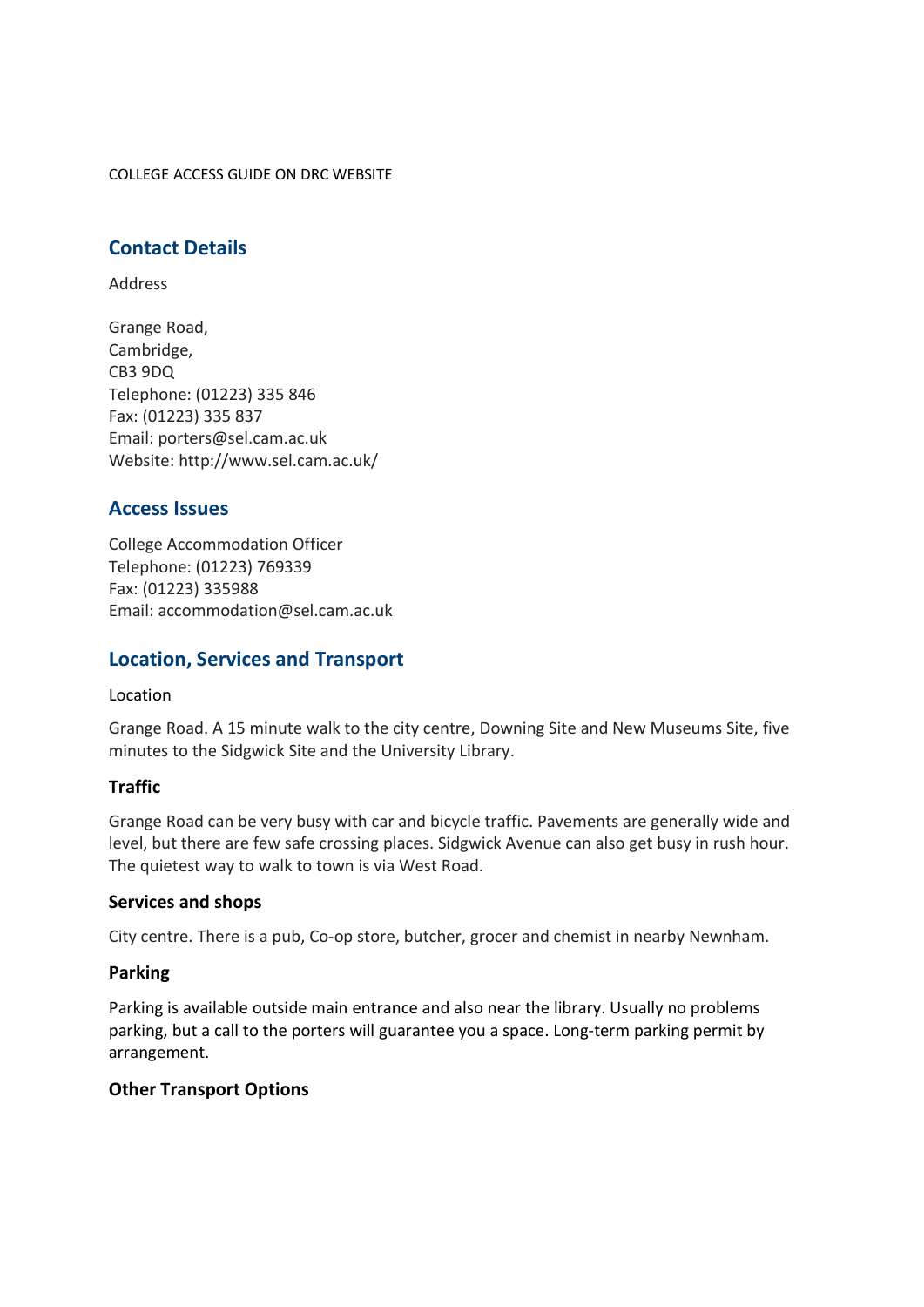Universal bus stops in Grange Road and West Road provides serviced to the station, NW Cambridge and Addenbrookes Hospital.

# **General Information**

380 undergraduate and 250 postgraduates. For men and women. Selwyn has invested heavily in building work in the last few years, and has substantially improved disabled access to the whole College. The College has a pragmatic approach, and is happy to make further individual adaptations as required. Please discuss your individual needs well in advance with the College, and give feedback where necessary.

### **Smoking**

No smoking in public rooms, bar or communal indoor areas and external areas. Smoking only allowed in student rooms.

### **Medical Facilities**

Nurse holds a surgery 9.00–11.30am and 11.30 – 12.30 for follow-up patients, Monday to Friday (Tel. 01223 335898/Email nurse@sel.cam.ac.uk).

### **Emergency Procedures**

Advise the Porters' Lodge if you will need help evacuating in an emergency as a personal emergency evacuation plan (PEEP) will be developed for you. Fire doors and detection equipment are in place in all buildings.

## **Accommodation and Catering**

### **Wheelchair-accessible rooms**

Several rooms are accessible for wheelchairs, some with adapted en suite facilities and one with an adapted kitchen. Discuss your needs in advance, as further adaptations can often be made. Some rooms have been adapted for visual and hearing impairments.

### **Other rooms**

Various staircases and rooms have ground floor or lift access, and two thirds are en suite. There is one bath in the new Ann's Court building, which is not part of an en suite room on the ground floor. There are also baths on B staircase, but they are on the first floor and above.

### **Live-in assistants and assistance dogs**

Accommodating an assistant would be difficult, but discuss the possibility in advance. A dog has been accommodated in the past.

### **Early induction and vacation stays**

Early induction possible, arranged on an individual basis. Staying over vacation is subject to tutorial approval, at usual room rates, although you may be asked to change rooms.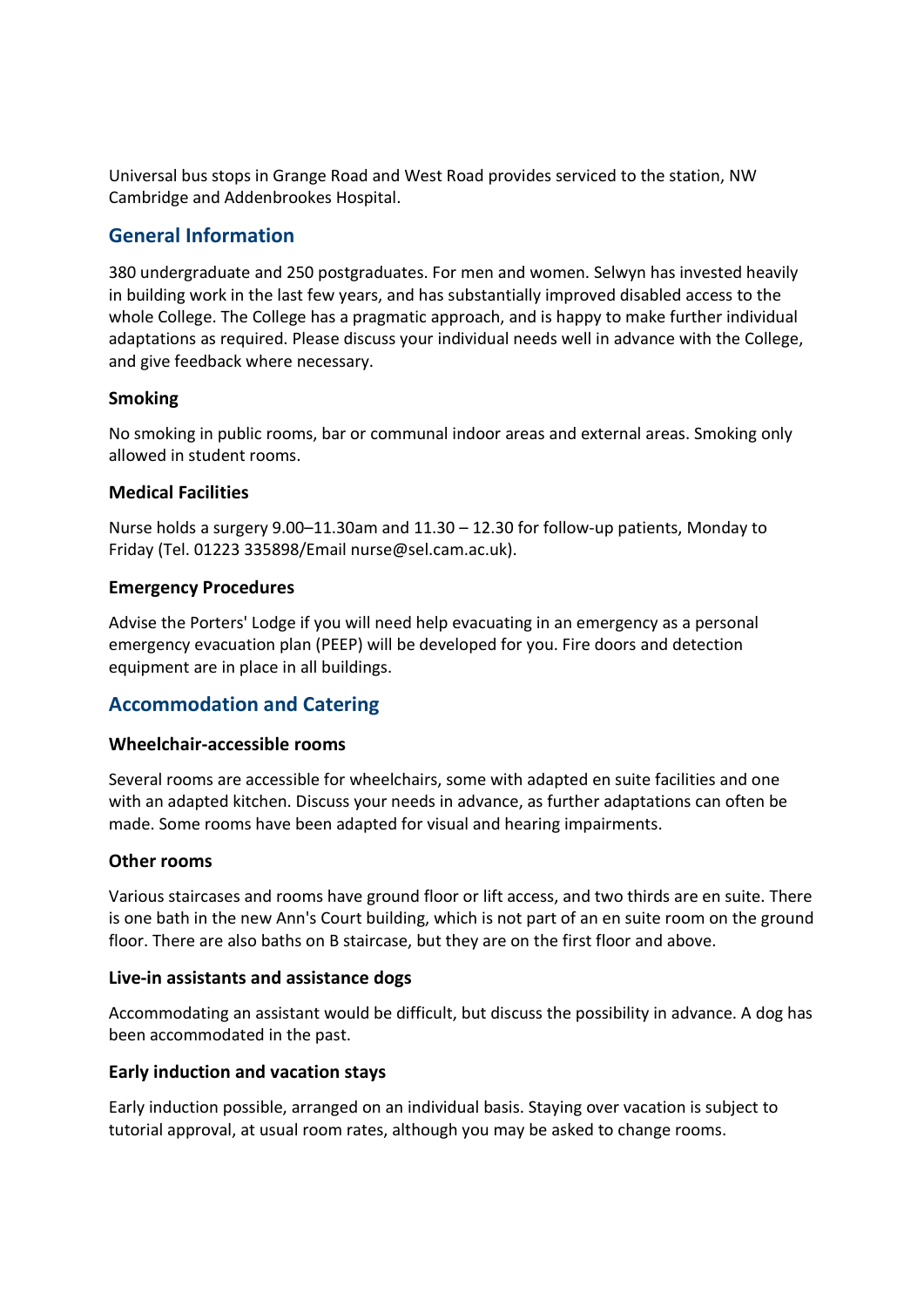### **Catering Arrangements**

Fixed charge for cafeteria, which offers all meals on a card-based system. Regular formal halls. Kitchens are small, and not suitable for self-catering. One small adapted kitchen near adapted room.

### **Special diets**

Catering staff are very flexible and will accommodate most special diets with advance notice. Halal can be catered for and speak to Head Chef if you require kosher meals, special diets or have any concerns about allergies.

## **Physical Access**

### **College grounds in general**

Access around College grounds is generally very good, due to extensive building work and alterations over the past few years. Level access at all entrances, and level or ramped access to all areas. Mostly fairly even slabbed paving.

### **College buildings in general**

Most buildings and public rooms accessible as a result of recent adaptations. Steps have handrails. Temporary ramps can be provided if necessary. Some keypad security.

### **Bar**

Level access through two sets of double doors. Lift to lower level. Spacious, moveable chairs and tables and some sofas. Low bar counter. Disabled toilet nearby.

### **Cafeteria**

Accessible via large lift from nearby corridor. Level, spacious, with helpful staff. Next to Dining Hall.

### **Chapel**

Ramped access. Level inside. Fixed pews, some at ground level. Room for a wheelchair, but not if you like to be discreet.

### **College Offices**

In modern building, accessible via large modern lift. Heavy fire doors. Wide corridors and doors. Disabled toilet.

### **Common Rooms**

JCR has lift access and accessible toilet. MCR is on the grounds floor in Cripps Court, over Grange Road. Level access through gate with key. Disabled toilet nearby.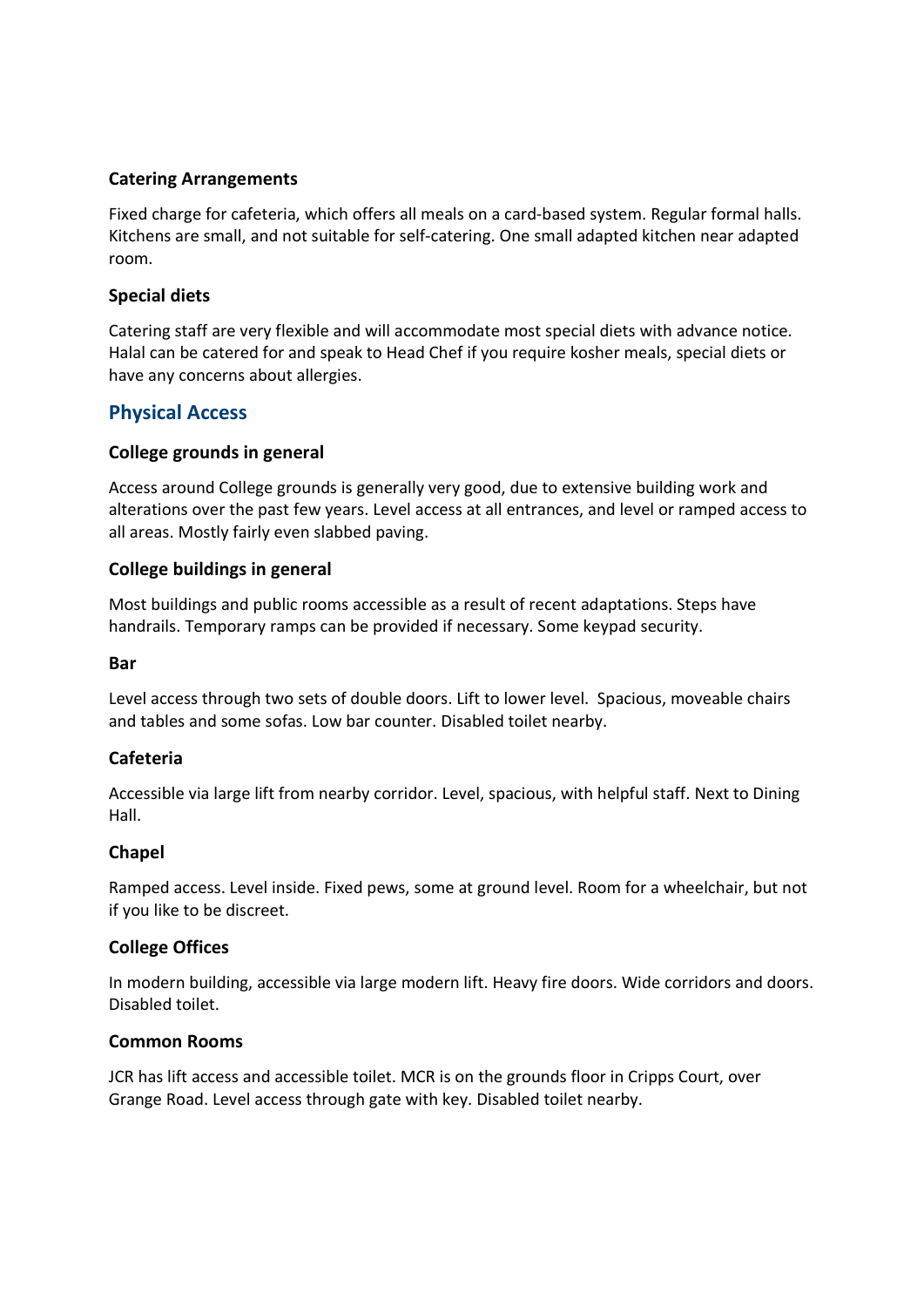### **Computer Facilities**

Computer Room adjacent to the JCR, access via lift. All rooms are networked, including in nearby hostels.

### **Dining Hall**

Accessible via large lift from nearby corridor. Main entrance is up flight of stone steps, with handrail. Smooth and spacious inside, with moveable chairs.

### **Fellows' Areas**

Old SCR and Harrison Room accessible via a lift. The ground floor Fellows' Parlour is accessible via a nearby corridor.

### **Gardens**

Level access to gardens, avoiding steps down from Old Court. Mostly gravel paths and lawn. Generally level. Some benches.

### **Laundry**

One step to the main laundry in the Kitchen Yard, with keypad security. Smaller ramped entry laundry adjacent to 40 Grange Road. Level access to laundry in Cripps Court.

### **Library**

Level access through key-locked door. Spacious, with good-sized workspaces. No access to upper floor, but staff will fetch books. Graduate invigilators on duty until midnight. A new fullyaccessible Library is currently under construction.

### **Porters' Lodge and Post Room**

Ramped access via side entrance.

### **Sport Facilities**

There is a College Gym on the ground floor with a disabled toilet. Induction sessions are arranged through the Porters' Lodge.

Sports fields on Barton Road. The Pavilion has steps.

### **Toilets**

Various disabled toilets around College site, including near the Bar, ground floor of B Staircase in the Chadwick corridor, near Hall, and in Cripps Court, near the MCR on J Staircase. Adapted rooms all have adapted bathroom facilities.

### **Other**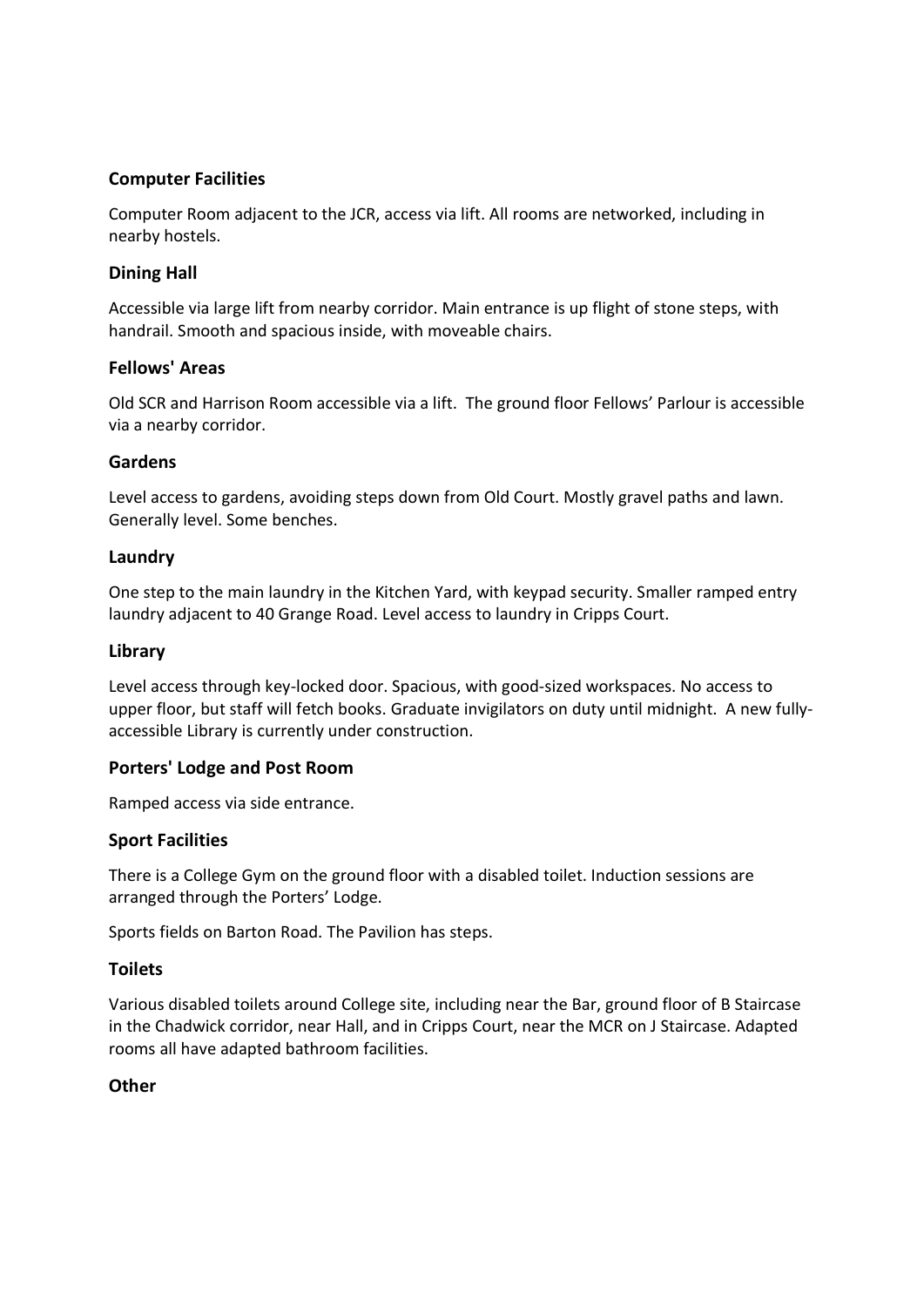▪The Chadwick, Borradaile, Arthur Lyttelton, Walters and Diamond meeting and teaching rooms all accessible via ramp or lift.

▪One music practice room up flight of stairs. Another is on the ground floor of Cripps Court and is easily accessible.

## **Visual Impairments**

### **Assistance Dogs**

Assistance dogs have been accommodated in the past. Discuss in advance.

### **Computer Facilities**

Special hardware or software for visually impaired users could be acquired if necessary.

### **Large print, Braille and audio**

Large print letters and information on request.

### **Library and magnification equipment**

No special facilities for text enlargement. Can be acquired if necessary.

### **Signs and Wayfinding**

Clear black and white signs on all public buildings. Wayfinding not generally a problem.

### **Other**

▪One student room adapted for visual impairments with fluorescent lights and switches.

▪Outside steps tend not to have markings, but do have contrasting handrails.

▪Lighting around College and in most public areas generally good.

### **Hearing Impairments**

### **Induction Loops Alarms**

Induction loops in Library, Main Hall, Porters' Lodge, Bursary, Tutorial Office, Operations Manager's Office, and Chadwick, Lyttelton, Walters and Diamond meeting rooms. Portable loop system available.

### **Alarms**

Flashing alarms fitted in three student rooms and vibrating pillows are available on request.

### **Other**

▪Three rooms have been adapted for hearing impaired students.